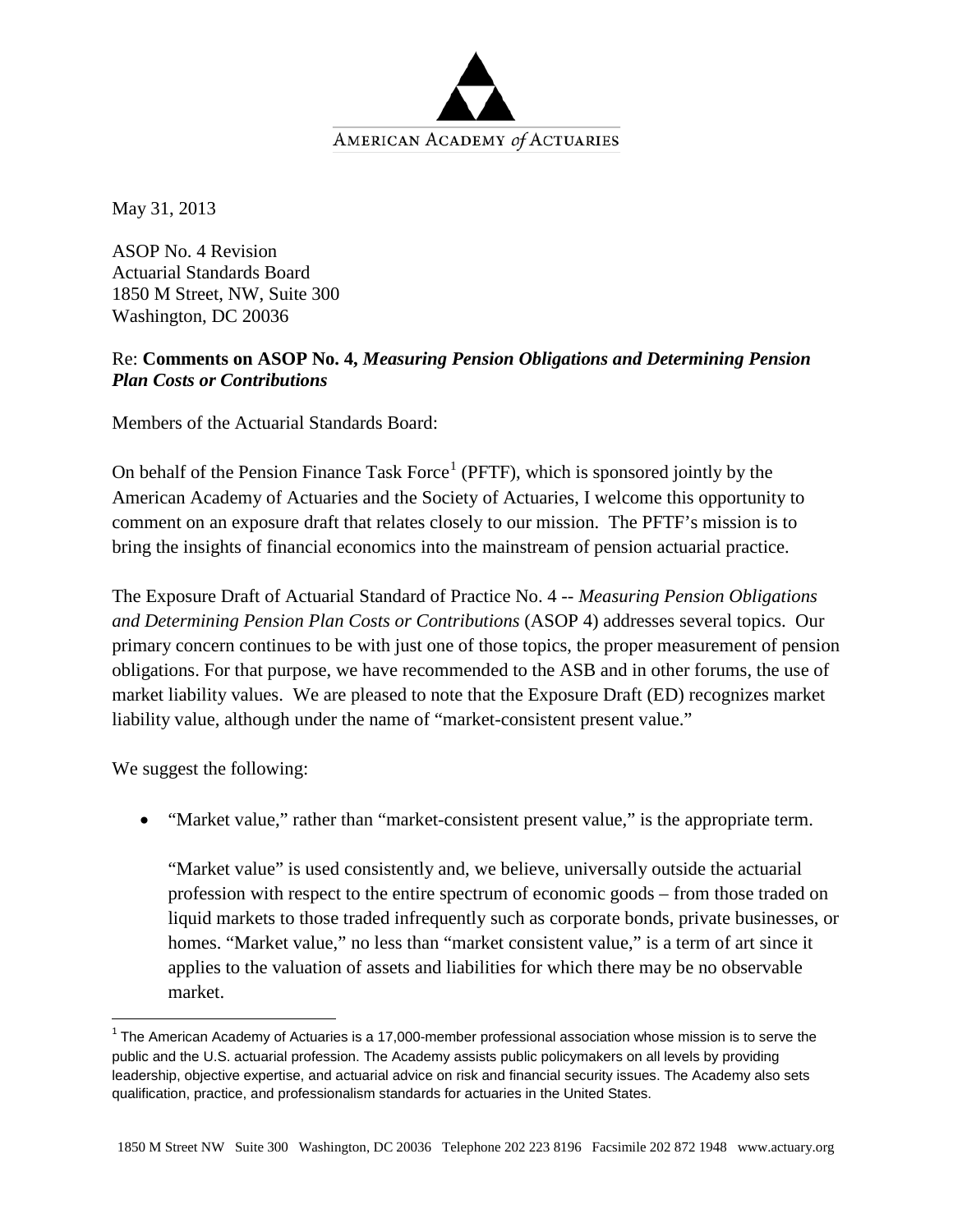Pension cash flows are an economic good that have a market value that can be estimated just as the market value of a bond that has not recently traded can be estimated. Substitution of the term "market-consistent present value" for "market value" in actuarial literature only serves to isolate actuaries from other participants in financial markets.

We understand that the term "market-consistent" has gathered traction in other actuarial practice areas but not been formalized in the ASOPs. Although it may seem a minor point, we believe that actuaries benefit from speaking the same language as professionals in related fields. The importance of the careful selection of terminology is demonstrated by the pension practice's entrenched use of the word "liability," which conflicts with both general usage and its accepted meaning in other professions.

• Section 3.11 should indicate that the market value of pension cash flows should be consistent with the value of market traded cash flows (e.g., bonds, strips, swaps) that are similar to the pension cash flows in amount, timing and probability of payment.

The wording above reflects what we believe is the universally held view of financial market participants on how to value cash flows. There are consequences to this definition that affect other parts of Section 3.11.

o The actuary should (not "may" as the ED would have it) "consider how benefit payment default risk or the financial health of the plan sponsor affects the calculation." In addition to the credit-worthiness of the party or parties obliged to make good on the pension promise, the valuation needs to reflect (a) collateralization from segregated plan assets, and (b) that pension payments may have a de facto higher standing in bankruptcy than unsecured unfunded pension liabilities. It follows that for most qualified pension plans backed by a trust, the discounting would occur at close to risk-free rates, but for most nonqualified pension plans, the discounting would be valued similarly to unsecured debt of the sponsor. In any case, it is essential for the actuary to take the probability of payment into account.

Discounting the pension cash flows at discount rates that do not reflect the creditworthiness of the obligor is useful for other purposes (i.e., discounting at "risk-free" rates or determining a solvency value); it is merely that such value shouldn't be referred to as the market value of the obligation.

o The market value of a pension cash flow is neither determined by (1) using a high-quality corporate bond curve or reference portfolio, nor by (2) discounting